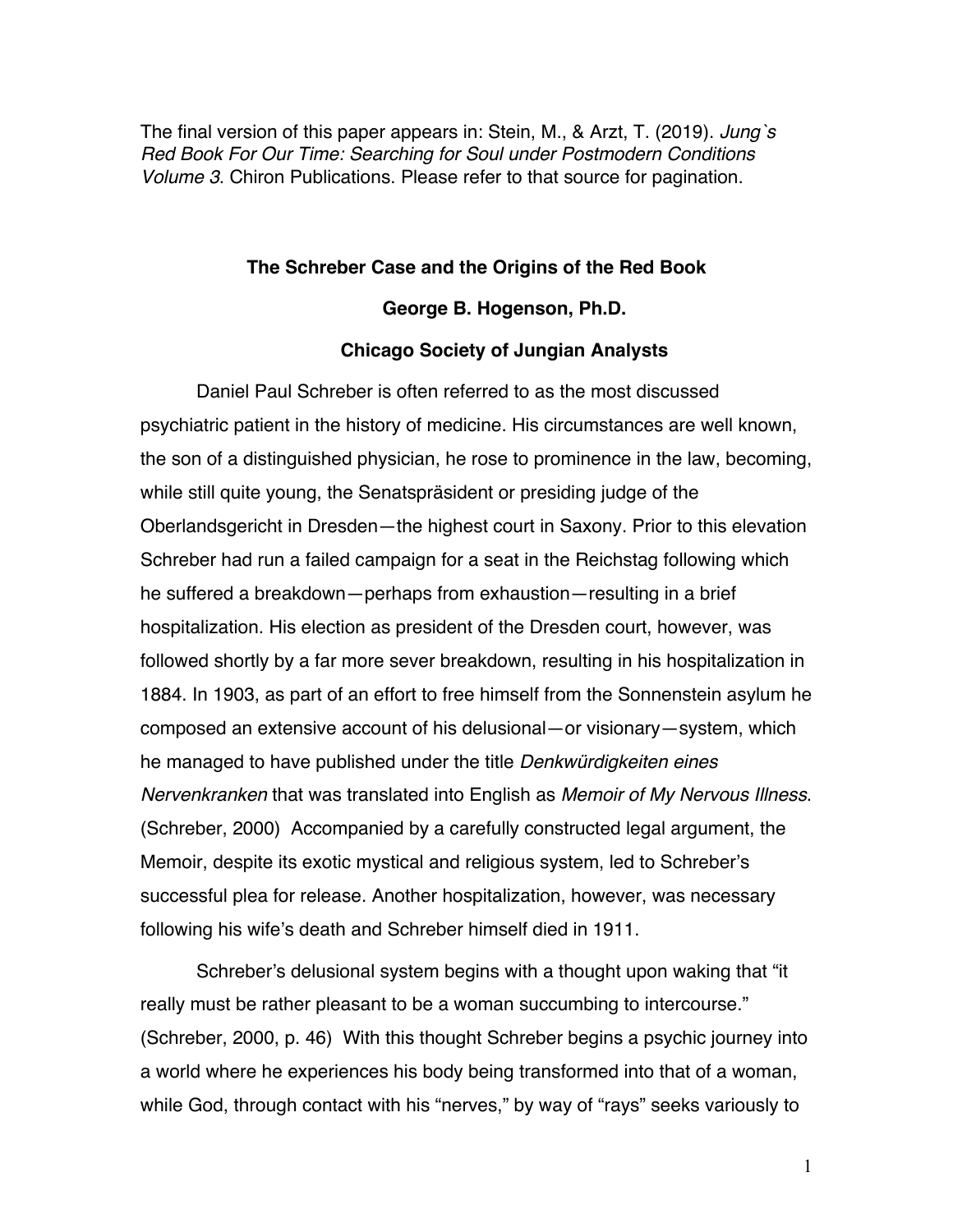impregnate him or to torture him. As his visionary experiences progressed he came to the conclusion that it was his destiny to survive the destruction of the world and, by way of his intercourse with God, to be the originator of a new human race. At various points in his account he experiences those around him in the asylum in increasingly abstract ways, as "fleetingly improvised men." His principal physician in the first stages of his hospitalization, Paul Flechsig, became an agent of torment who Schreber accused of "soul murder." In his brief to the court seeking release from the asylum, Schreber maintained that while his experiences were beyond normal psychological patterns, and while also accepting that he was ill, he nevertheless maintained that his religious insights remained as valid as any other religious system. The court accepted this argument, and ordered his release from the asylum.

There is an extensive literature on the Schreber case. Much of it focuses on Freud's commentary on Schreber in his "Psycho-Analytical Notes on an Autobiographical Account of a Case of Paranoia (dementia paranoides)" (Freud, 1958) published in 1911. But other commentaries examine the relationship of Schreber's case to the rise of Nazism (Santner, 1997) the nature of narrative (Crapanzano, 1998) and the history of schizophrenia (Escamilla, 2016). In the Jungian literature, however, Schreber is largely ignored. The most sustained discussion is a long essay "The 'Womanizing' of Schreber: catastrophe, creation, and the mythopoetic forces of mankind," by Michael Vanoy Adams (Adams, 2004) and a small number of other papers where Schreber often figures only tangentially (Edwards, 1978; Dehing, 1994; Fordham, 1989). Adams draws attention to this absence in his paper, finding it remarkable that a figure he views as singularly suited to Jungian commentary would provoke, seemingly, so little interest in the Jungian community. I happen to agree with Adams, and will suggest that Schreber should in fact be of central concern to Jungians, but in ways that Adams could not address insofar as his essay was written prior to the publication of the Red Book.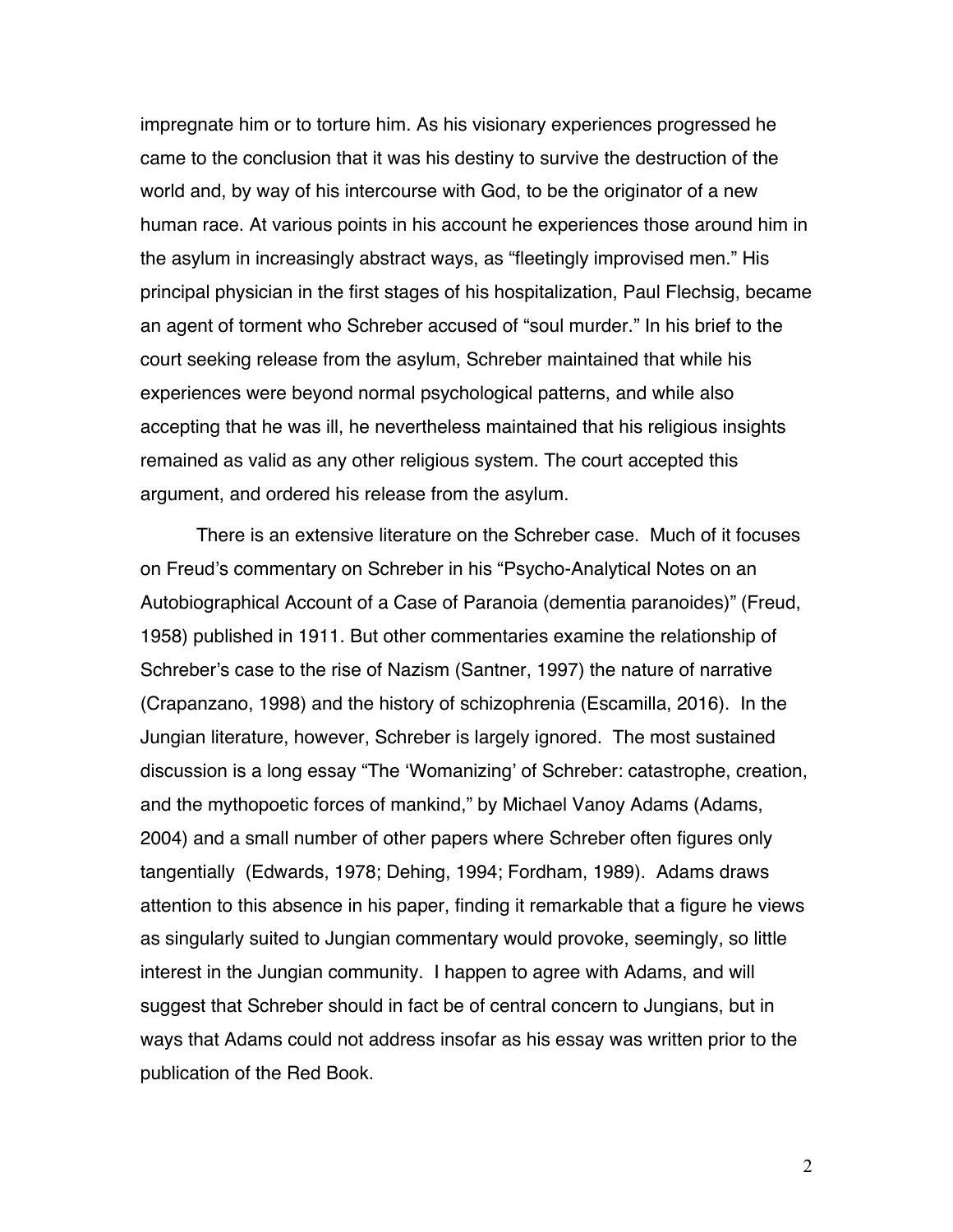Freud's analysis at a distance, however, remains the central text in the Schreber cosmos. For Freud, Schreber suffered from paranoid dementia due to the repression of homosexual desires that began with his childhood love and admiration for his father, and in turn became projected onto Flechsig. The basic dialectic of paranoia followed a pattern that Freud had laid out in 1908, in which paranoia was the result of the failure of an initial act of repression to defend against the implications of a homoerotic desire, which transformed the desire into a negative projection on to the desired object and perceived the object as the agent of an attack or threat from the outside. Paranoia as an expression of repressed homosexuality, was, however, a more recent development of Freud's model, originating in his collaboration with Sandor Ferenczi. On the other hand, it was Jung who first introduced Schreber's *Denkwürdigkeiten* to Freud following the Second International Psychoanalytic Congress in Nuremburg in March of 1910. Jung had already studied Schreber's book at least as early as 1906 referring to it, albeit in passing, at several points in his study of dementia praecox, published in 1907. *The Psychology of Dementia Praecox* (Jung, 1960a) was also the occasion for the first theoretical exchange between Freud and Jung in their correspondence, and it gave rise to what would become the debate over the nature and the application of the concept of libido. This debate, as both Zvi Lothane (Lothane, 1989; Lothane, 1992; Lothane, 1993; Lothane, 1997; Lothane, 2012) and Patrick Vandermeersch (Vandermeersch, 1991) point out, would come to a head around the Schreber case several years later, but it is important to understand how it originated as there has developed a rather extensive and altogether misleading narrative about Jung's objection to Freud's sexual etiology of the neuroses—that he objected to the sexual theory out of some fastidious Victorian moral sensitivity—which in turn flows into his discussion of dementia praecox and paranoia.

Any discussion of the debate between Freud and Jung must take into account several critical differences in their experience prior to their first exchange of letters. Jung was already familiar with Freud's work, having read *The*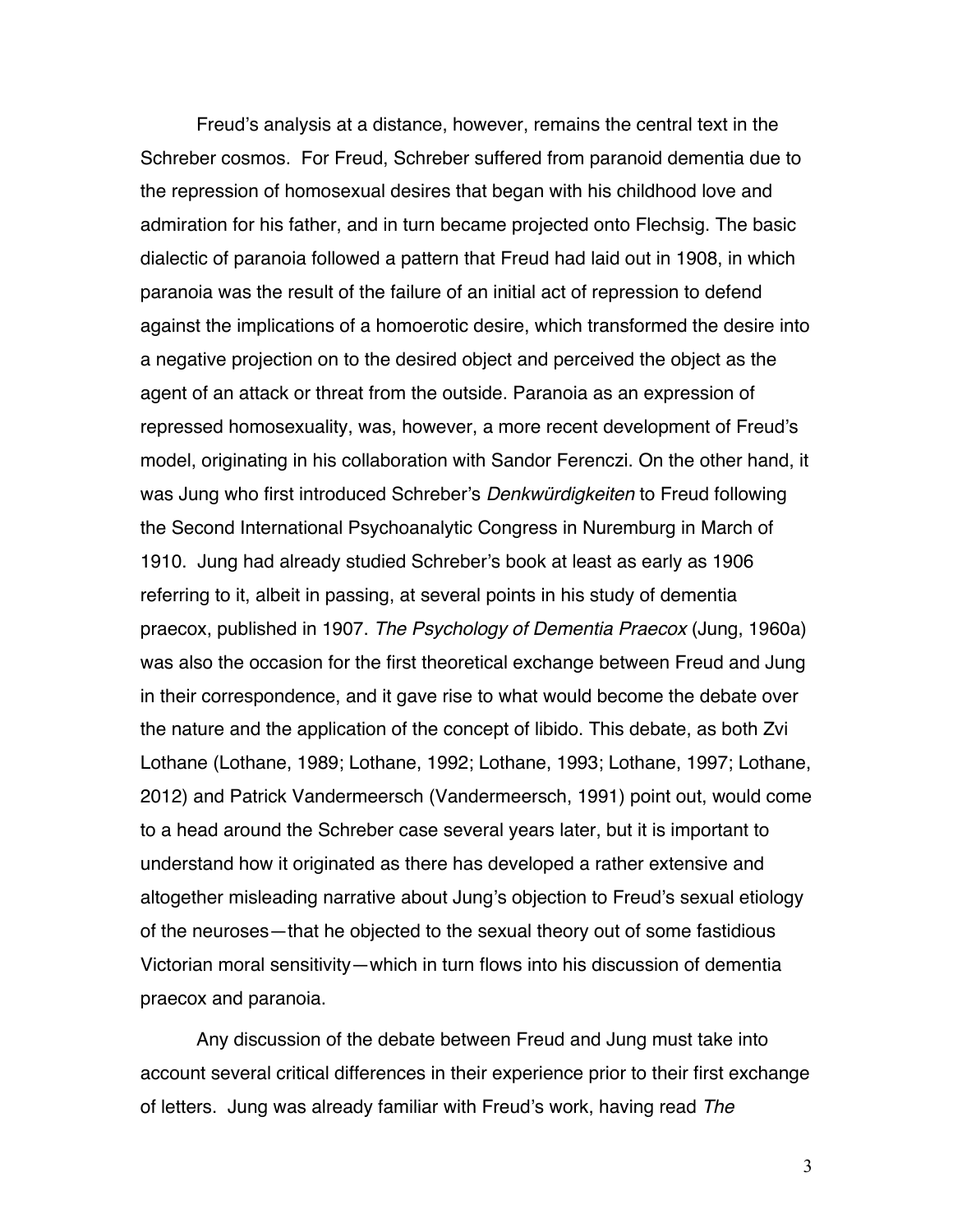*Interpretation of Dreams* upon its publication as part of his training at the Burghölzli hospital, and it is clear from his dissertation that he was at least familiar with some of Freud's other early works. More importantly, however, Jung was involved almost exclusively in the treatment of psychotic patients under the direction of Eugen Bleuler, arguably the leading psychiatric theoretician in Europe at that time. Freud, on the other hand, was primarily engaged with neurotic patients in his private practice in Vienna. Additionally, Jung's work at the Burghölzli involved extensive experimentation with the word association test over a wide array of individuals, both in the hospital and from the general population. Jung would continue to rely on evidence from these experiments to validate many of his theoretical proposals well into the 1930s. Taken together, these aspects of the relationship complicated matters from the beginning, as Jung, while deeply admiring of Freud's work on neurosis, brought to the relationship not only a distinctly different clinical experience, but also an experimental base for many of his early objections regarding Freud's theories. These differences would become manifest almost immediately. In Jung's second letter to Freud he comments that he cannot entirely accept the idea that sexuality is the only "basic drive" suggesting that hunger, for example, is equally fundamental, and informs the infant's eating and sucking. He goes on to suggest that one complex—perhaps sexual in origin, can contaminate another complex that is not sexual in origin and vice versa, writing, "Two complexes existing at the same time are always bound to coalesce psychologically, so that one of them invariably contains constellated aspects of the other." (Freud & Jung, 1974, p. 7) Jung's argument was that Freud relied too heavily on the observation of behavior that appears similar to sexual satisfaction, for example in the nursing infant. Lothane, drawing on Vandermeersh summarizes the dispute, writing:

Freud's libido theory envisaged a process of coalescing of sexually-toned infantile component drives into adult forms of sexual aim and love object choice and was the basis of a theory of pathogenesis of neuroses and psychoses according to which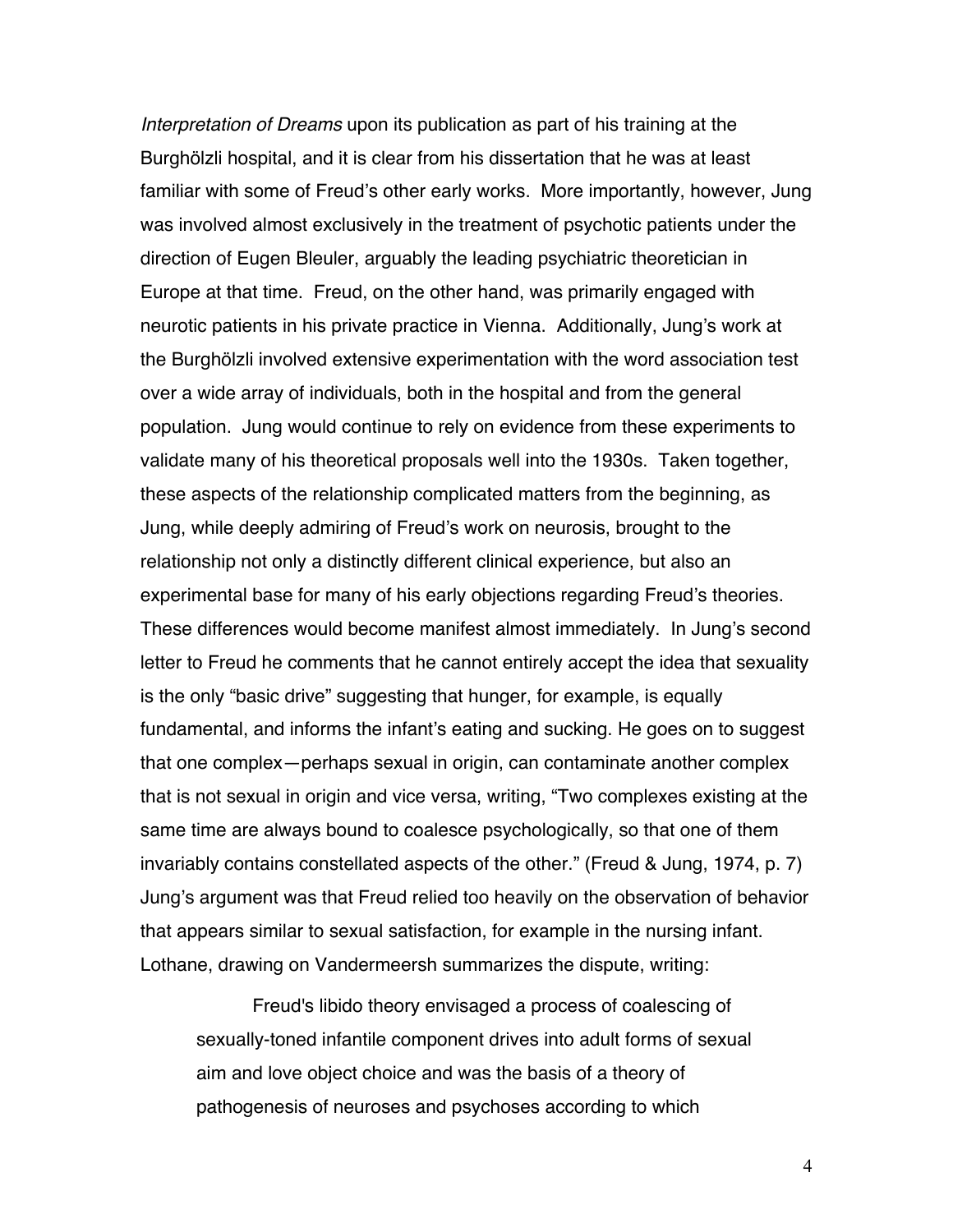symptoms represented a return to fixation points created in the course of libidinal development. By contrast, Jung argued for a genetic, or evolutionary, conception of a holistic, vital drive, or primordial libido, concerned with self-preservation only, which only at a later stage became differentiated into sexuality. Jung's theory of pathogenesis stressed the role of a real, actual conflict in the patient's adult life as a result of which "libido became introverted and regressively formed the fantasies which Freud has mistakenly considered to be the origin of neurosis." Jung proposed this theory for psychoses in general and for Schreber in particular. For Freud, the two theories were on an irreconcilable collision course. (Lothane, 1997, p. 110)

By the time of the Schreber debate, however, the issue of libido had become far more acute. Jung was, by this time, arguing that Freud's account of libidinal withdrawal, as spelled out in the *Three Essays on a Theory of Sexuality*, was insufficient for a description of dementia praecox. In the Schreber case itself, Freud had acknowledged that his position on withdrawal from a specific object, as was the case in the formation of a neurosis, was problematic, when faced with the global withdrawal of the dementia praecox patient. Writing to Freud in December of 1911 Jung pressed this point home:

As for the libido problem, I must confess that your remark in the Schreber analysis, has set up booming reverberations. This remark, or rather the doubt expressed therein, has resuscitated all the difficulties that have beset me throughout the years in my attempt to apply the libido theory to Dem. praec. The loss of the reality function in D. pr. cannot be reduced to repression of libido (defined as sexual hunger). Not by me, at any rate. Your doubt shows me that in your eyes as well the problem cannot be solved in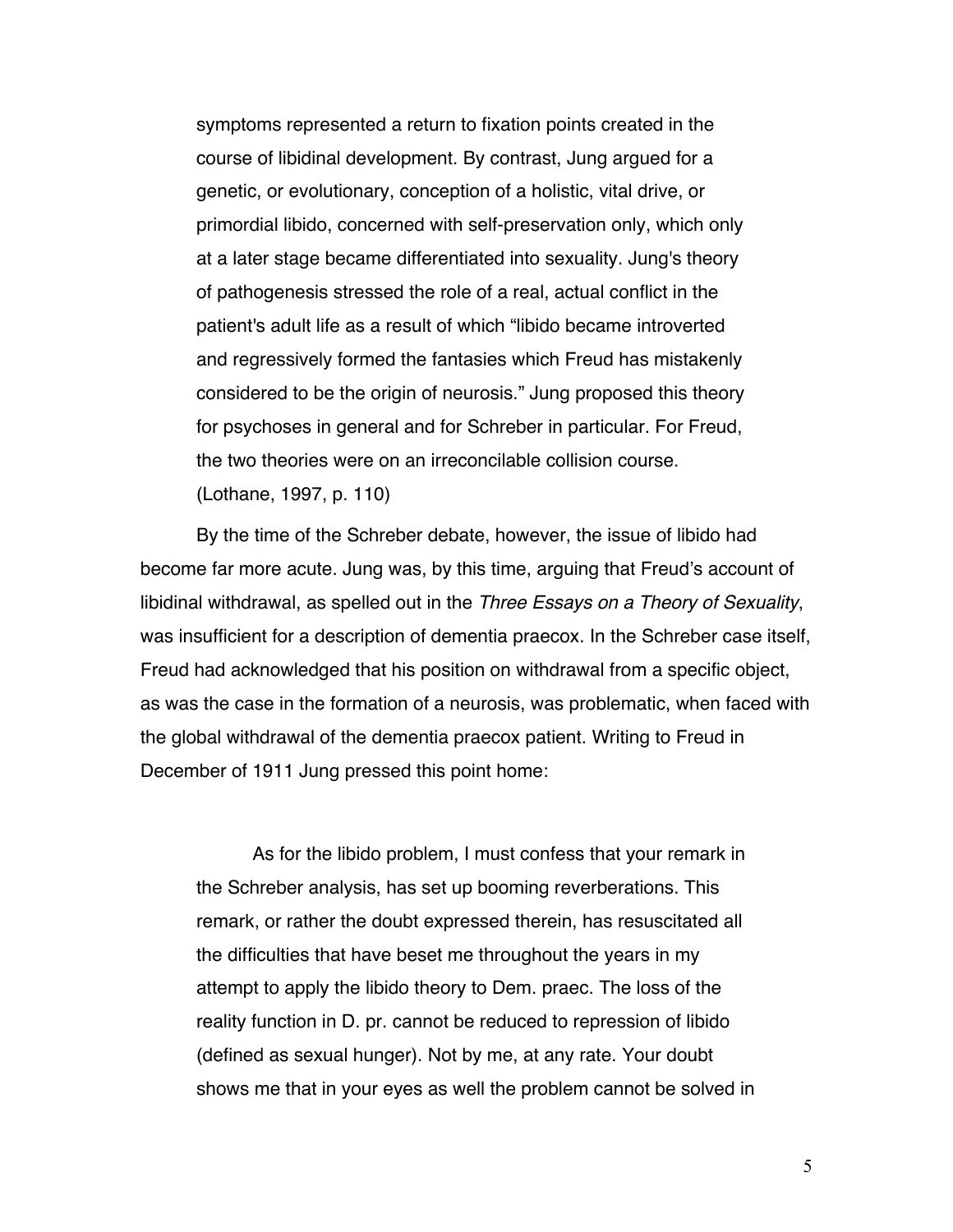this way. I have now put together all the thoughts on the libido concept that have come to me over the years, and devoted a chapter to them in my second part. (Freud & Jung, 1974, p. 471 Jung's emphasis)

Jung's reference is to the following comment in Freud's study of Schreber:

"(3) A third consideration which arises from the views that have been developed in these pages is as follows. Are we to suppose that a general detachment of the libido from the external world would be an effective enough agent to account for the 'end of the world'? Or would not the ego-cathexes which still remained in existence have been sufficient to maintain rapport with the external world? To meet this difficulty we should either have to assume that what we call libidinal cathexis (that is, interest emanating from erotic sources) coincides with interest in general, or we should have to consider the possibility that a very widespread disturbance in the distribution of libido may bring about a corresponding disturbance in the ego-cathexes. But these are problems which we are still quite helpless and incompetent to solve." (Freud, 1958, p. 73)

Also in 1911, Jung, using material provided by Theodore Flournoy, published the first part of his major study of mythology, *Wandlungen und Symbole der Libido*—*Transformations and Symbols of the Libido*. (Jung, 1912) *Wandlungen* is generally viewed as the final nail in the coffin of the relationship between Freud and Jung. On one hand it appeared to be a continuation of the debate over the nature of libido with Jung's position being one of a more general concern for self-preservation that differentiated itself into more specific forms of libidinal investment. But there was another aspect to that book, and to the dispute between Jung and Freud over the nature of dementia praecox that is usually overlooked in the commentaries—the role of the symbol, and more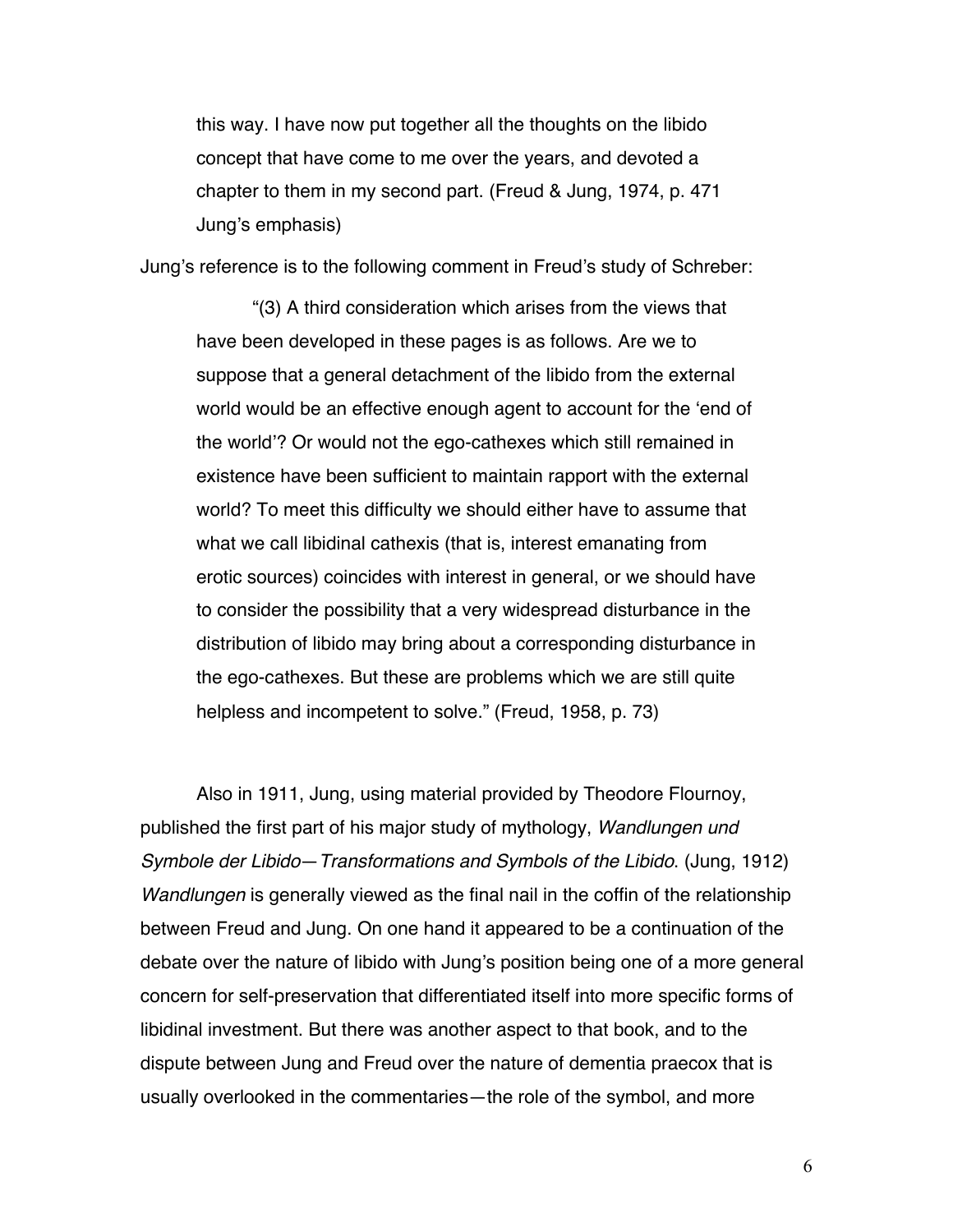particularly the status of psychic imagery, in Jung's theorizing.

In my own earliest work on the relationship between Jung and Freud I identified several axes upon which their disputes rotated, that went beyond the dispute over libido, which appeared to me to be more of a proxy for deeper issues. Among these deeper issues was the problem of temporality in the unconscious, which Jung would take up after the break and to which I will return in a moment. Another critical distinction, concerned the fundamental form of the contents of the unconscious—specifically whether the deep unconscious was populated by previously conscious material that came to be lodged in the unconscious by way of repression, or rather by structuring factors that were present as natural constituents of the unconscious—that is unconscious contents that were not the result of repression. Jacques Lacan, who met with Jung in 1954 and may have actually seen the *Red Book* and discussed Jung's technique of active imagination him, also identified this distinction, taking special notice of Jung's notion that the libido transforms through the agency of the symbol. In the materials for his 1955-1956 seminar "On Questions Prior to Any Possible Treatment of Psychosis" Lacan comments:

It is of the utmost importance to observe  $-$  in the experience of the unconscious Other where Freud is our guide – that the question does not find its outlines in protomorphic proliferations of the image . . .This is the whole difference between Freud's orientation and that of Jung's school, which latches onto such forms: Wandlungen der libido. These forms may be brought to the fore in a mantic, for they can be produced using the proper techniques (promoting imaginary creations such as reveries, drawings, etc.). . . . Similarly, it is precisely to the extent that this style of articulation has been maintained, by virtue of the Freudian Word [verba] . . . that such a profound difference persists between the two schools. (Lacan, 2007, p. 460)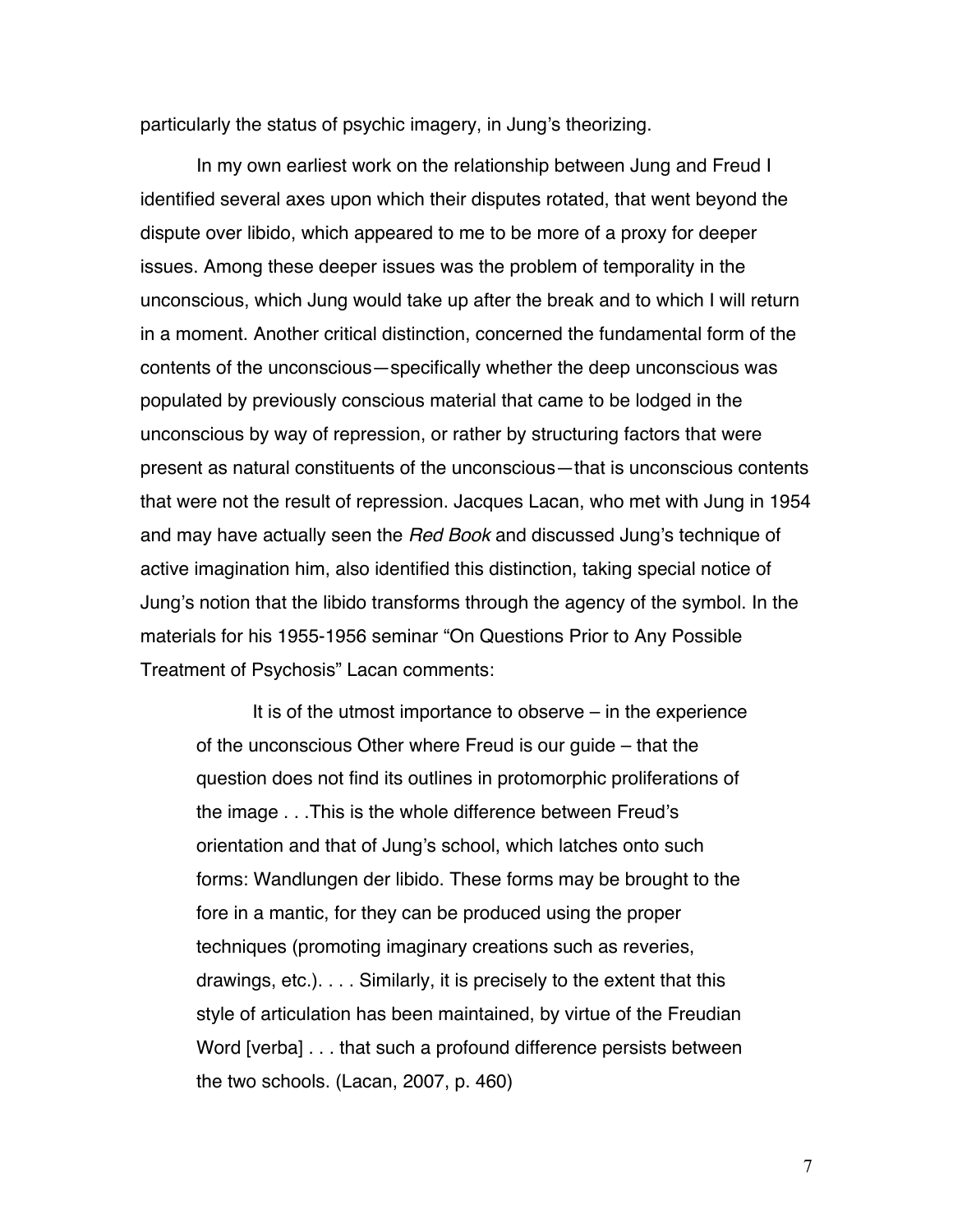Not surprisingly, Lacan is dismissive of Jung's emphasis on the image in his understanding of the unconscious. And I would agree that this distinction is a point of fundamental divergence between the systems.

In July of 1914 Jung presented a paper before the Psycho-Medical Society in London where for the first time he commented on the Schreber case at some length and on Freud's analysis of the case. (Jung, 1960b) While admiring of the sophistication of Freud's analysis, Jung is critical of what he refers to as Freud's "retrospective understanding" of the case which considers Schreber's fantasies to be entirely bound by earlier, repressed desires or experiences. This is the temporal issue that I mentioned a moment ago, and it has its origins as early as Jung's 1902 dissertation "On the Psychology and Pathology of So-Called Occult Phenomena" (Jung, 1970) which posited a forward looking or developmental purpose to a fantasy system resulting from mediumistic experiences. For Jung, Schreber is also attempting to find a way forward—not falling prey to the reemergence of threatening, repressed homosexual impulses. Jung writes, "But if we look at the delusional system without prejudice and ask ourselves what it is aiming at, we see, first, that it is in fact aiming at something, and second, that the patient devotes all his will-power to the completion of his system . . . Schreber belongs in this class." (Jung, 1960b, p. §410) The world system or *Weltanschauung* that the patient creates, Jung goes on, is intended to "enable them to assimilate unknown psychic phenomena and so adapt themselves to their own world" (§416). To further explain this system building impulse in the psychotic, Jung introduces a discussion of the first elements of his study of personality typology, which came to fruition in 1921 with the publication of *Psychological Types* (Jung, 1971a). Jung had already introduced the orienting types, introversion and extraversion at the 1912 congress in Munich, where he attempted to account for the divisions occurring within psychoanalysis specifically between Freud and Adler—by virtue of their differing typologies (Jung, 1971b). Jung's paper upset Freud, as it implied that his theories did not provide the singular perspective on the psyche that he envisioned, but rather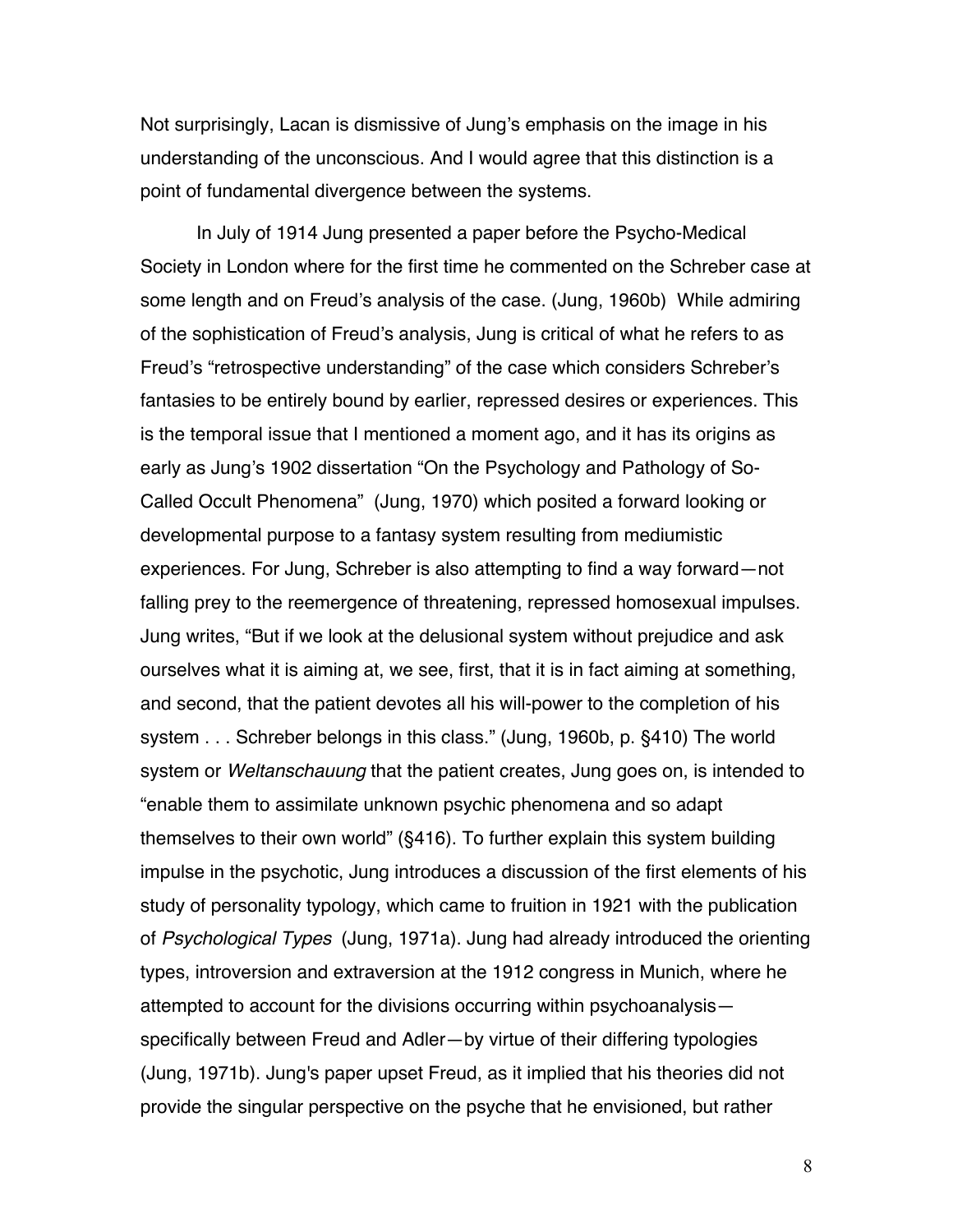legitimized competing theories as simply alternative points of view on the same phenomena.

In the 1914 paper, Jung extended the significance of the introversion/extraversion distinction to an understanding of the psychotic experiences of Schreber, arguing that the introvert, precisely by virtue of the orientation toward the interior, of necessity constructs a system that allows for adaptation to the world. "An extravert," he writes, "can barely conceive the necessity that forces the introvert to adapt to the world by means of a system." (§420) Jung extends this proposition to the world of the psychotic, arguing that the delusional system is itself an attempt to adapt to the world. The difficulty is that due to the radical nature of the inward turn in a psychosis, the affectively charged or numinous contents of the unconscious capture the patient who then "remains stuck in this stage and substitutes his subjective formulations for the real world—which is precisely why he remains ill" (§416). This understanding of the inward turn and its relationship to psychosis points as well to a significant aspect of Jung's experiment with the induction of near psychotic states insofar as he was able to contain them by way of active imagination, and retain his attachment to reality. Commenting on this process in *Memories, Dreams, Reflections* Jung writes:

To the extent that I managed to translate the emotions into images—that is to say, to find the images which were concealed in the emotions—I was inwardly calmed and reassured. Had I left those images hidden in the emotions, I might have been torn to pieces by them. There is a chance that I might have succeeded in splitting them off; but in that case I would inexorably have fallen into a neurosis and so been ultimately destroyed by them anyhow. As a result of my experiment I learned how helpful it can be, from the therapeutic point of view, to find the particular images which lie behind emotions." (Jung, 1965, pp. 307-308)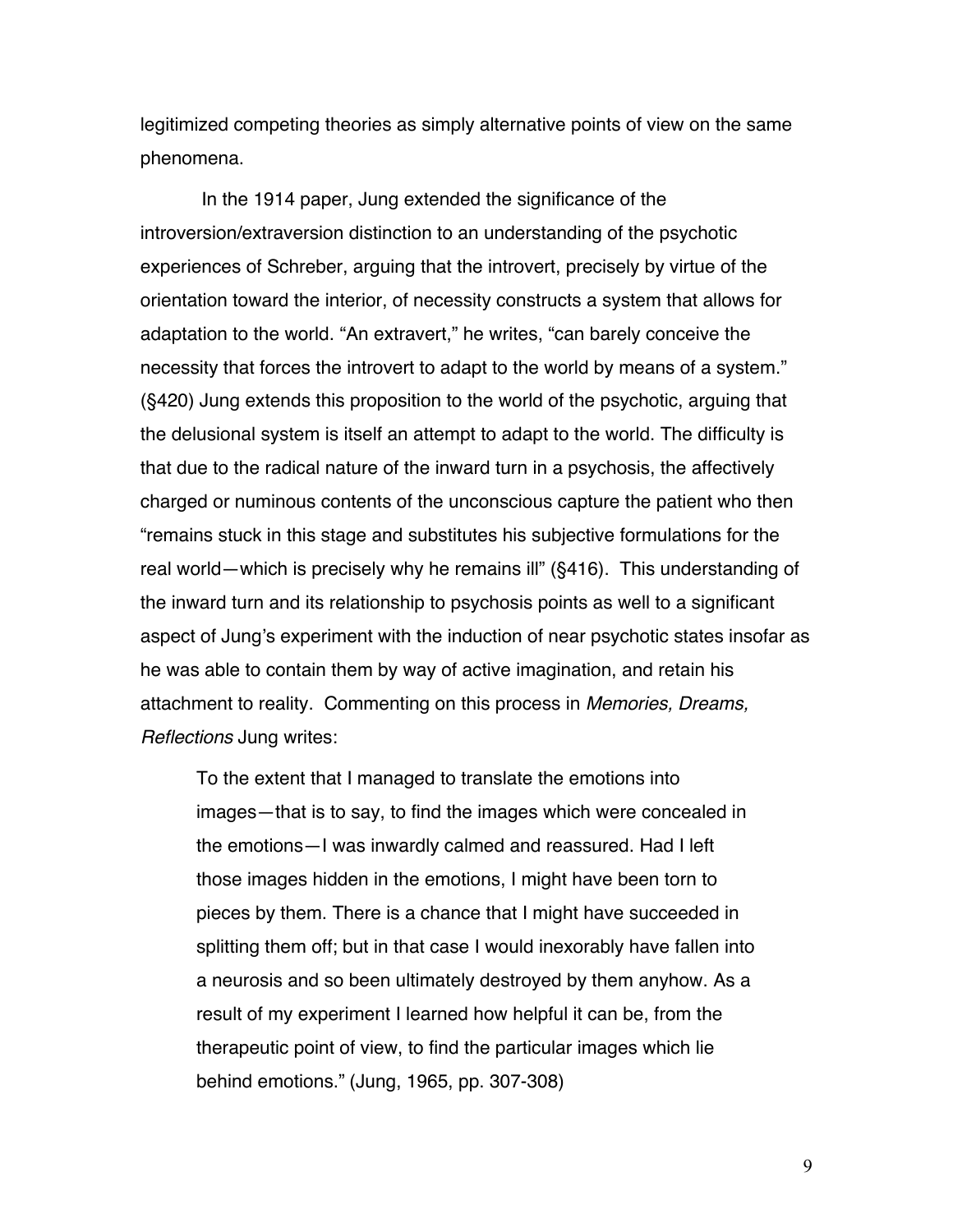What can we say about the images that lie behind the emotions? In both the *Red Book* and in his later works, the book is replete with mandala images, some of which are Jung's own creations, and some of which, as pointed out by Joe Cambray, bear a striking resemblance to the luminous paintings of sea creatures by the naturalist, Ernst Haeckle (Cambray, 2014). The *Red Book* in its entirety is set in reference to the medieval illuminated manuscript, and as Jeffrey Hamburger has pointed out, the tradition of illuminated manuscripts viewed even the text as an image (Hamburger, 2014). It is in Jung's concerted turn to the image, and particularly to the mandala, and the medieval text that we may begin to connect elements of the *Red Book* to Schreber's *Denkwürdigkeiten*, but not in the way one might expect. The problem for Schreber, I now want to argue, which Jung solves lies precisely in relation to the introvert's need to build a system that can contain the experiences of the unconscious. But once again, not the unconscious as Freud conceived it, nor, in fact as many Jungians may conceive of it.

In a collection of essays devoted to a critique of the philosopher, Hans Blumenberg, and his argument for modernity's transcendence of the medieval, Erin Labbie and Michael Uebe point to two critical aspects of Schreber's circumstances and delusional system. (Labbie & Uebel, 2010) First the circumstances: The physician treating Schreber, whom he accused of soul murder, was the distinguished psychologist, and neuroscientist, Paul Flechsig, who, in 1884 assumed the chair in psychiatry at Leipzig University previously held by the humanistic or "soul psychiatrist," Johann Christian August Heinroth, declared in his inaugural address titled "On the physical basis of mental diseases" that a "chasm… gaped" between him and Heinroth, "no less deep and wide than the chasm between medieval medicine and modern science." Psychiatric research and treatment, for Flechsig, would thereafter be a matter of attending to the nerves or nervous system, of his patients, and he established one of the foremost labratories for the study of brain tissue from deceased patients. I want to add to the analysis of Labbie and Uebe the development in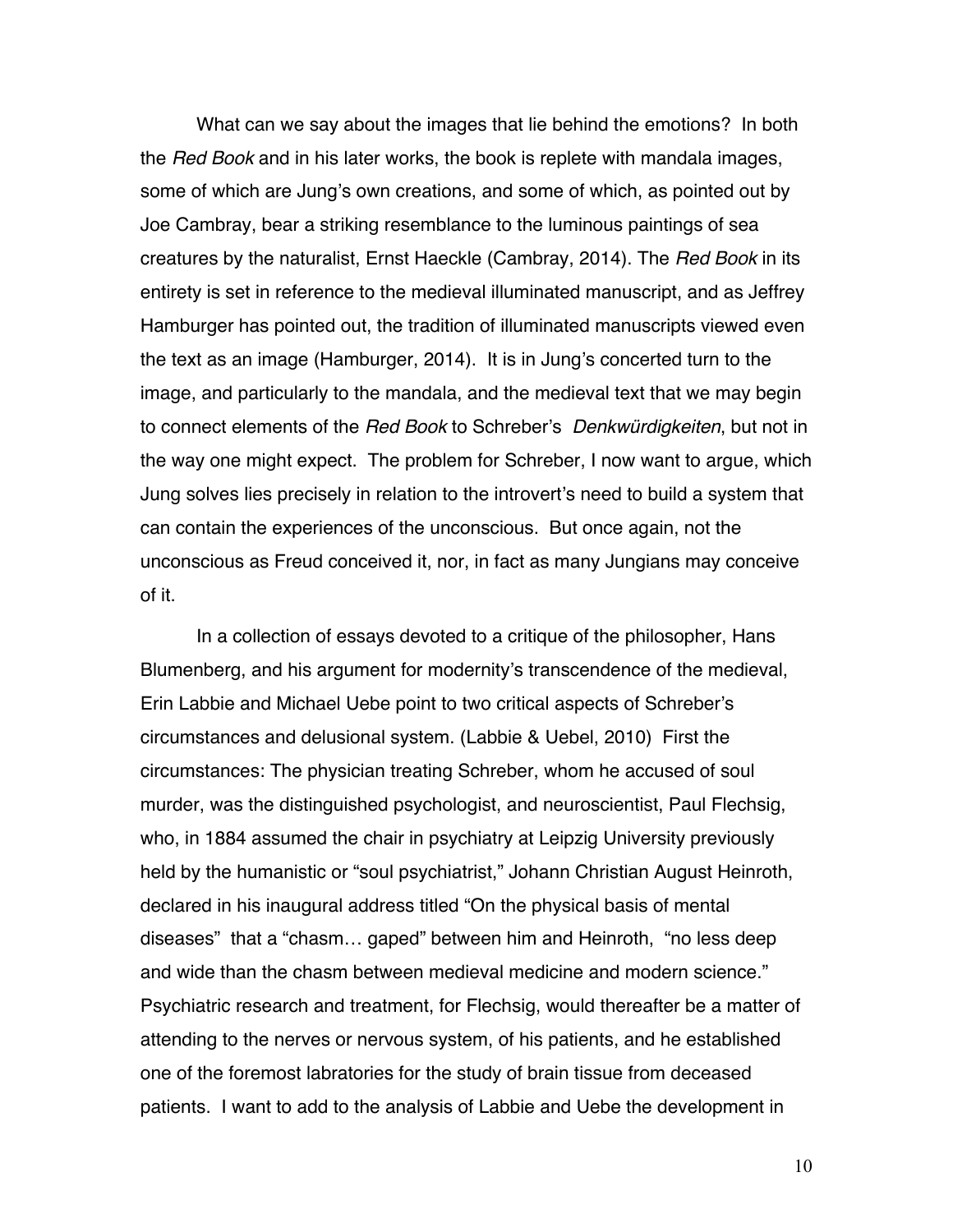physics around the same of a far more refined understanding of light, primarily through the Michalson/Moreley experiment which undermined the ether theory of light transmission, but for our purposes opened the discussion of electromagnetic radiation to investigation. What does all of this have to do with Schreber and the *Red Book*?

The factor I want to focus on at this point, which is outlined by Labbie and Uebe, albeit without reference to Jung's insistence on the need for a system to organize the introverted movement of the psychotics's withdrawal of libido from the entirety of reality, is that Schreber's system involves God's control of his life through rays that engage his nerves. As Labbie and Uebe point out, the irony here is that Schreber's system for organizing his psychotic states involves precisely an engagement with modernity, in response to what they, correctly I believe, view as a medieval problem of spiritual alienation. The argument of Labbie and Uebe is far more complex than this element alone, and deeply indebted to a Lacanian reading of Schreber, but this particular aspect of their argument is telling in terms of the problematic that Schreber sets up for himself. I would now join the argument by suggesting that Schreber's paranoia derives from the system he falls into in an effort to organize his experience of the unconscious. The modernity of his system does not allow him to engage constructively with the problematics of his sense of soul murder. He is, if we now turn to the *Red Book*, in the grip of the spirit of the age, rather than the spirit of the depths.

As we have already seen, Freud's analysis of Schreber included his reflections on the extreme form of introversion in a psychosis that amounted to an experience of the destruction of the world. An element in Schreber's delusional system was God's intention to destroy the world and then repopulate it through intercourse with Schreber, in his transformed feminine form. Jung's initial fantasies of the immanent destruction of Europe, if not the world, (Jung, 2009, p. 231) are remarkably similar to the fantasies both Jung and Freud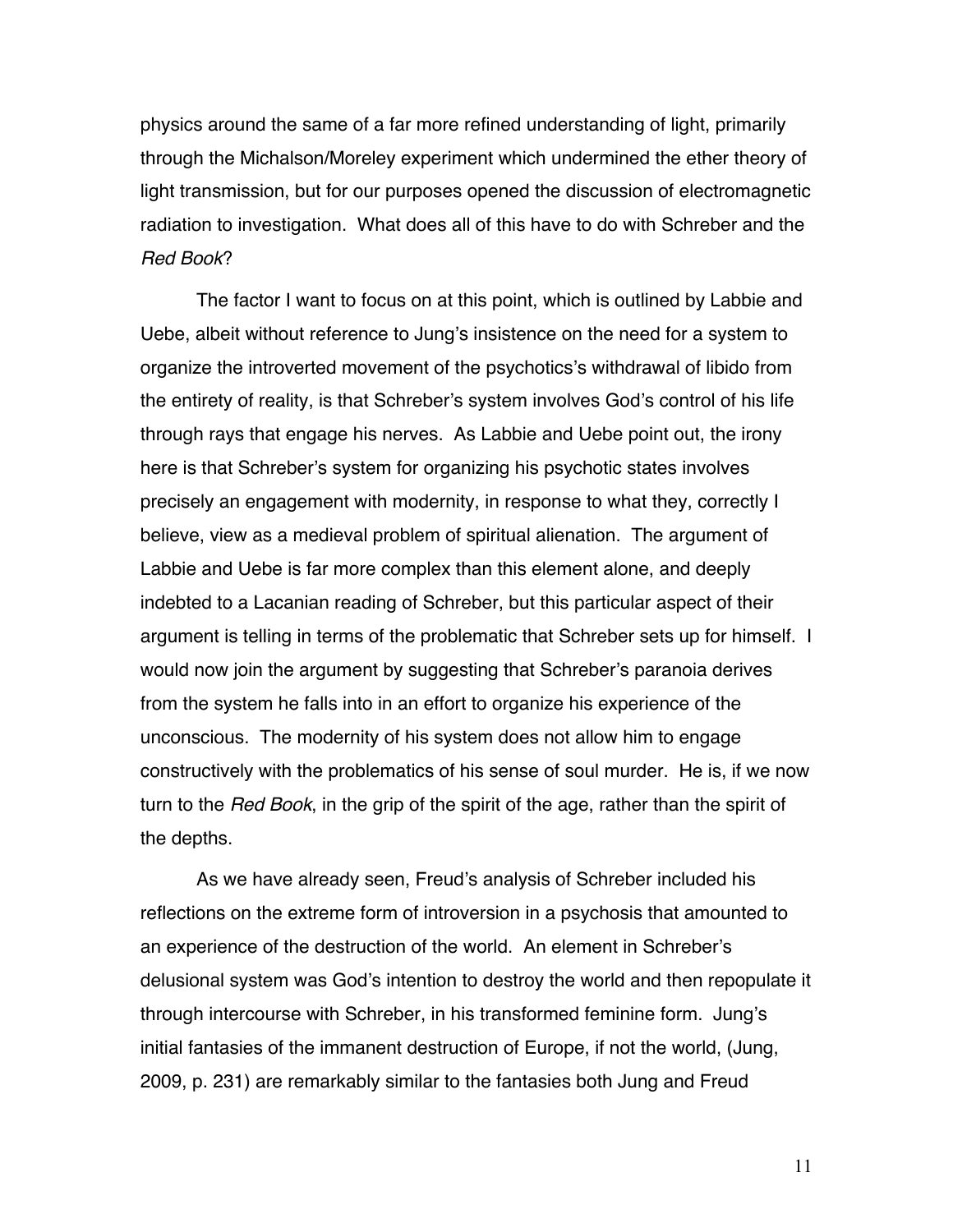associate with the psychotic's withdrawal of libido from all objects. It is not a wonder that Jung feared he was slipping into a psychosis himself. A reasonable consensus now exists that Jung was not having a psychotic break, but I want to suggest that his attention to the Schreber case, and the growing dispute with Freud over the nature of libido, among other issues, that developed out of their divergent perspectives on psychosis, which had been central to their disagreements from the beginning, presented Jung with a problem that required a form of self-experimentation; Jung's own descent to the level of the unconscious experienced by the psychotic. The *Red Book* is, in this context, a response to Freud's interpretation and the paradoxical problems Freud had to admit existed in the analysis of psychosis regarding the withdrawal of libido, and an attempt to solve the problem that Schreber failed to solve in his own system.

Following the argument of Labbie and Uebe that Schreber was confronting a medieval problem by way of a modern system, it is possible that Jung's turn to the Middle Ages, as he explicitly remarks in the *Red Book*—"I must catch up with a piece of the Middle Ages-within myself." (Jung, 2009, p. 330)--reflects his own intuition regarding the nature of Schreber's claim that his soul was being murdered by his physician, the neuroscienticst Flechsig. To the extent that this argument can be sustained, it may be possible to open additional avenues into our understanding of Jung's remarkable creation.

## **References**

- Adams, M. V. (2004). *The Fantasy Principle: Psychoanalysis of the Imagination*. Routledge.
- Cambray, J. (2014). *The Red Book*: Entrances and Exits. In T. Kirsch & G. Hogenson (Eds.), *The Red Book: Reflections on Jung's* Liber Novus (pp. 36-53). London: Routledge.

Crapanzano. (1998). "Lacking Now Is Only the Leading Idea, That Is: We, the Rays,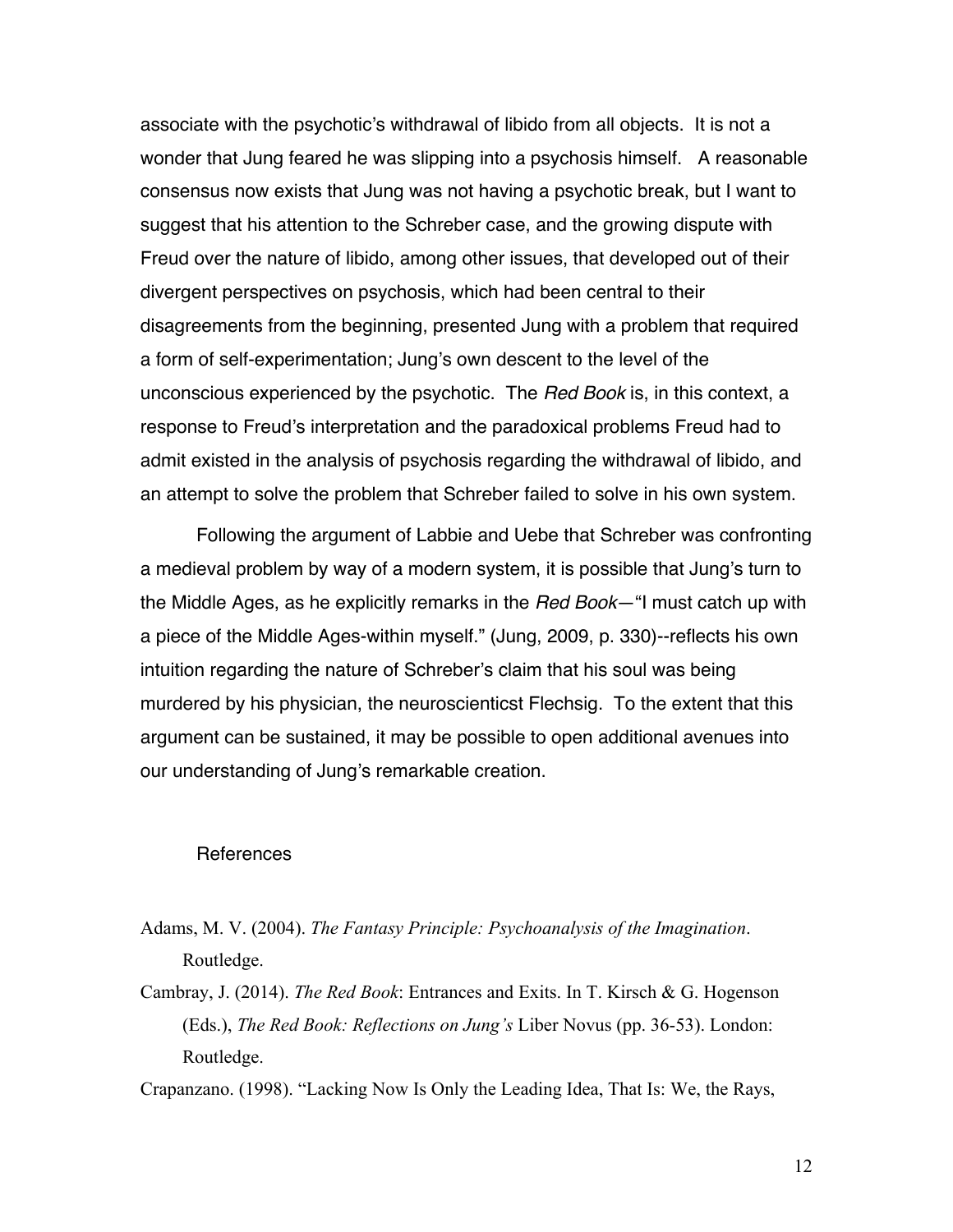Have No Thoughts": Interlocutory Collapse in Daniel Paul Schreber's "Memoirs of My Nervous Illness". *Critical Inquiry*, *24*(3), 737-767.

- Dehing, J. (1994). Containment–An Archetype? Meaning and madness in Jung and Bion. *Journal of Analytical Psychology*, *39*, 419-461.
- Edwards, A. (1978). Schreber's delusional transference—a disorder of the self. *Journal of Analytical Psychology*.
- Escamilla, M. (2016). *Bleuler, Jung, and the Creation of the Schizophrenias*. Einsedeln: Daimon Verlag.
- Fordham, M. (1989). Some historical reflections. *Journal of Analytical Psychology*. doi:10.1111/j.1465-5922.1989.00213.x/abstract
- Freud, S. (1958). Psycho-Analytical Notes on an Autobiographical Account of a Case of Paranoia (dementia paranoides)(1911) (J. Strachy, Trans.). In *The Standard Edition of the Complete Psychological Works of Sigmund Freud, Volume XIII: The Case of Schreber, Papers on Technique and Other Works* (pp. 1-82). London: Hogarth.
- Freud, S., & Jung, C. G. (1974). *The Freud / Jung Letters: The Correspondence between Sigmund Freud and C.G. Jung*. Princeton: Princeton University Press.

Hamburger, J. (2014). *Script as Image*. Paris: Peeters Publishers.

- Jung, C. (1970). On the psychology and pathology of so-called occult phenomena (1902) (R. F. C. Hull, Trans.). In *The Collected Works of C. G. Jung, Volume 1: Psychiatric Studies* (pp. 3-88). Princeton: Princeton University Press.
- Jung, C. (1971a). *Psychological Types (Collected Works of C.G. Jung, Volume 6)*. Princeton University Press.
- Jung, C. G. (1960a). The Psychology of Dementia Praecox (R. F. C. Hull, Trans.). In *The Collected Works of C. G. Jung, Volume 3: The Psychogenesis of Mental Disease*. Princeton: Princeton University Press.
- Jung, C. G. (1971b). A contribution to the study of psychological types (1913) (R. F. C. Hull, Trans.). In *The Collected works of CG Jung, Volume 6: Psychological Types* (pp. 499-509).
- Jung, C. G. (1960b). On psychological understanding (1914) (R. F. C. Hull, Trans.). In *The Collected Works of CG Jung, Volume 3: The Psychogenesis of Mental Disease*. Princeton: Princeton University Press.